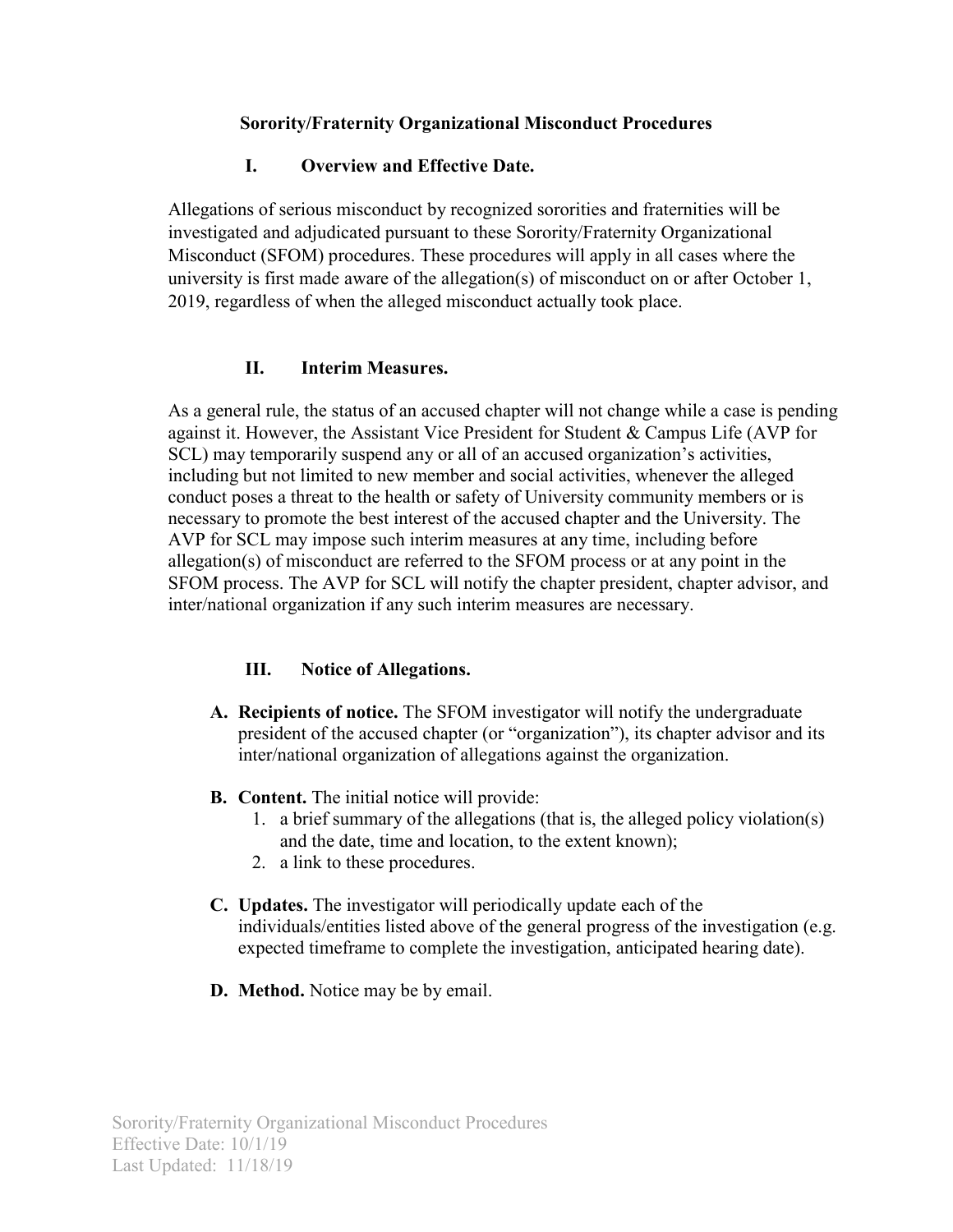# **IV. Participation and Process Privacy.**

- **A. Expectation to participate and obligation to provide truthful information.** All members of the University community, including members of the organization, are expected to cooperate and participate in investigations and resolutions of allegations under these procedures. At all stages of the process, all Cornell University community members including members of the organization, are expected to provide truthful information. "Furnishing false information to the University with the intent to deceive" is prohibited and subject to disciplinary sanctions under Cornell University's Campus Code of Conduct (Title III, Article II, Section A, subsection e). This provision does not apply to reports made or information provided in good faith, even if the facts alleged are not later substantiated.
- **B. Process privacy.** To preserve the integrity of these procedures and the investigative and adjudicative process, and to encourage participation of Cornell University community members, the university encourages the organization, its chapter advisor and its inter/national organization not to reveal any information they learn in the course of their participation in a process under these procedures, other than for the purpose of consulting with advisors and support persons (including family). Those parties are also encouraged to request that any advisors and support persons they consult with keep information related to matters under these procedures private. The university prohibits students from distributing documents obtained in the course of their participation in matters under these procedures, other than for the purpose of consulting with an advisor, incidental to seeking support, or as part of a civil, criminal, or administrative legal proceeding. The university will take reasonable measures to protect the privacy of proceedings and records; however the university cannot and does not guarantee that privacy will be maintained. Privacy does not mean that the university is constrained from divulging facts of proceedings in appropriate circumstances, including but not limited to in connection with public hazing statements or if the matter is involved in litigation.

# **V. Investigation.**

- **A. Overview of Investigation.** A timely, thorough, and impartial investigation that provides for a fair and reliable gathering of the facts will be conducted by the university, led by the SFOM investigator.
- **B. Scope of Investigation.** The investigation will generally include interviews with members of the organization and other relevant witnesses. The investigator will gather relevant available evidentiary materials, including physical evidence, documents, communications, and electronic media as appropriate. The organization may request in writing what witnesses they would like the investigator to interview and/or what evidence they would like the investigator to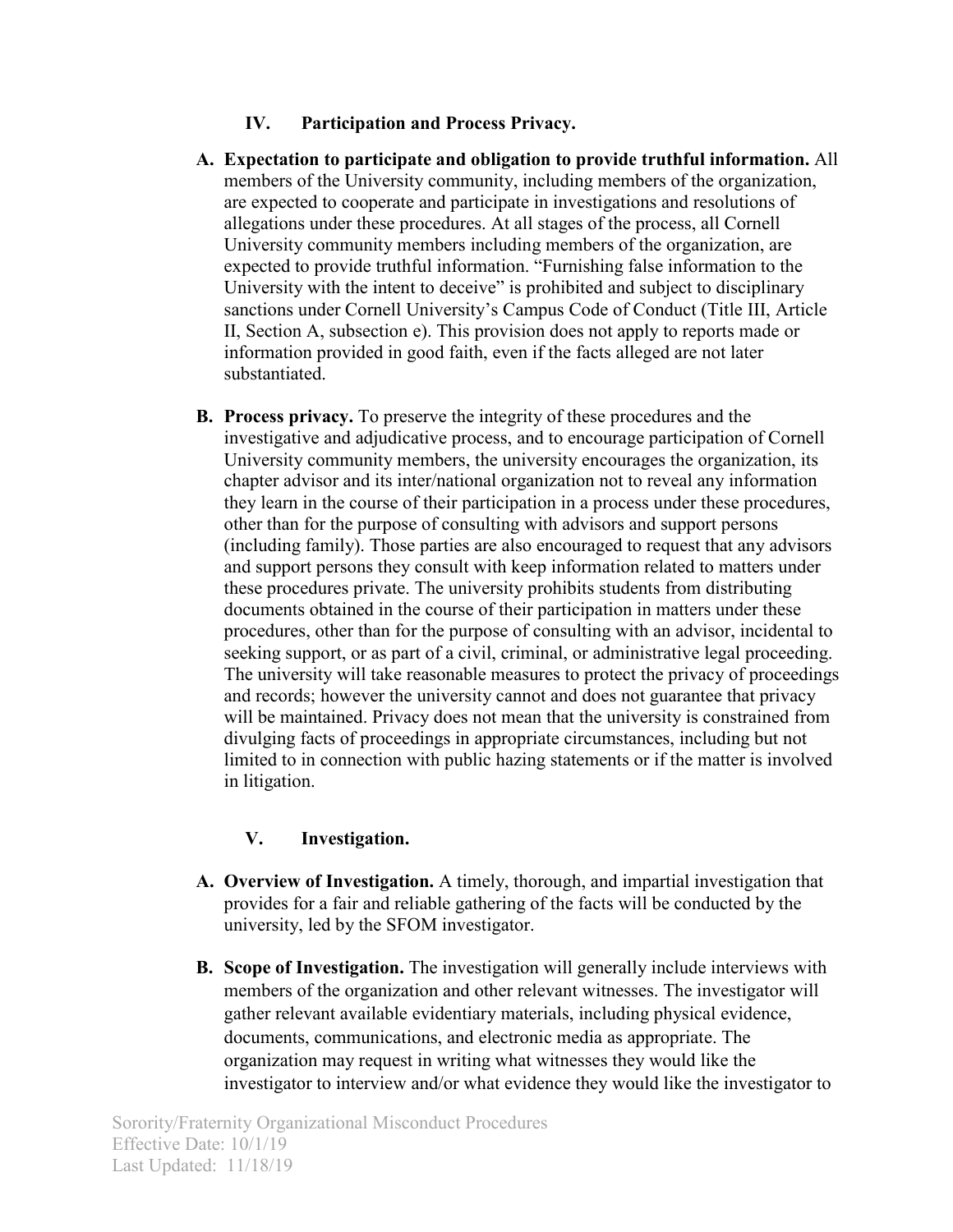seek to obtain; however, the investigator has the discretion to determine the relevancy of any suggested witnesses or evidence and, accordingly, will determine what witnesses to interview and what evidence to seek to obtain. If the investigator discovers information of potential misconduct beyond the scope of the allegations the investigator will consult with the AVP for SCL and refer the additional matter to an appropriate campus partner when necessary.

**C. Investigative Report.** The investigator will write an investigative report explaining the scope of the investigation and summarizing the information gathered during the investigation and submit it to the chair of the SFOM Board. The report need not include the raw information compiled during the investigation, and the identity of reporters and witnesses may be withheld if the investigator, in their sole discretion, determines it necessary to protect against retaliation. The report will include a robust summary of all relevant information learned by the investigator(s), regardless of whether the information supports or contradicts the allegations.

### **VI. Pre-Hearing.**

- **A. Hearing Advisor.** The organization will promptly inform the investigator if it chooses to have a hearing advisor separate from its chapter advisor or the inter/national organization. The hearing advisor chosen by the organization may be the chapter advisor or may be a university employee, alumnus/a, or attorney, but may not be a parent or a student.
- **B. Information sharing.** The investigator will provide the investigative report to the organization, hearing advisor, chapter advisor, and inter/national organization. Generally, the report will be provided 10 business days prior to the hearing, but a different timeframe may apply at the sole discretion of the chair of the SFOM Board.
- **C. Response by organization.** The organization may choose, but is not required, to respond in writing to the report. As a part of this response, the organization may submit written questions about the report and mitigation statements. This response will be provided 3 business days prior to the hearing, but a different timeframe may apply at the sole discretion of the chair. The investigator will provide the response and report to the SFOM Board prior to the hearing.
- **D. Notice of hearing.** The investigator will notify the organization, hearing advisor (if known), chapter advisor, inter/national organization and investigator of the hearing a minimum of 10 business days prior to the hearing. The notice shall include:
	- **1.** Date, time and location of hearing; and
	- **2.** A copy of these procedures.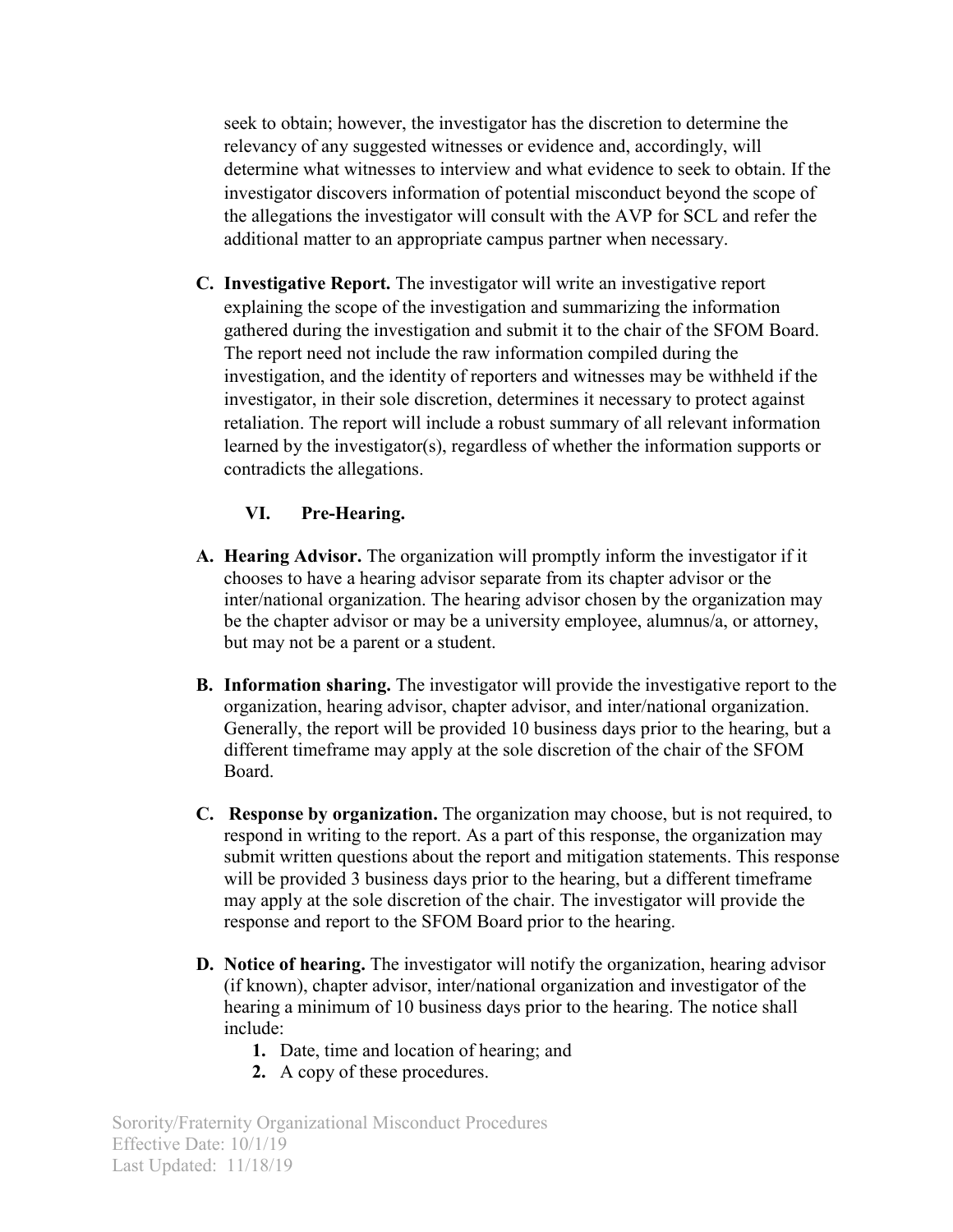# **VII. Hearing before the SFOM Board.**

**A. Principles.** SFOM Board hearings are student-centered, administrative proceedings, rather than criminal or civil, in nature. The organization may not be found responsible unless and until the SFOM Board determines by a preponderance of the evidence that the organization violated Sorority Fraternity Policies (Recognition Policy, Event Management Guidelines, Expectations of Membership or Anti-Hazing Policy). In addition to making the determination about responsibility, the SFOM Board has the authority to recommend sanctions including withdrawal of chapter recognition or that a chapter be placed on probationary recognition status consistent with the Recognition Policy.<sup>[1](#page-3-0)</sup>

# **B. Participants and Roles.**

# **1. Organization.**

- **a.** A maximum of five undergraduate members of the organization may attend the hearing.
- **b.** The organization will provide an opening statement, answer questions posed by the SFOM Board, and provide a closing statement.
- **c.** If the organization has accepted responsibility or partial responsibility, it will provide ideas to the SFOM Board regarding possible responses/sanctions.
- **2. Hearing Advisor to Organization.** The hearing advisor chosen by the organization may provide guidance to the chapter leaders during the hearing but may not speak on the chapter's behalf or otherwise interfere with the proceedings. The SFOM Chair may remove a hearing advisor from the hearing if they, in the chair's sole

discretion, fail to abide by these procedures.

**3. Chapter Advisor and Inter/National Organization.** The chapter advisor and one representative of the inter/national organization may attend the hearing to listen to the proceedings. At the discretion of the chair, the chapter advisor may make a statement in support of the organization at the close of the hearing, but otherwise the chapter advisor and inter/national organization may not actively represent or speak on the organization's behalf or otherwise interfere with proceedings. The SFOM Chair may remove a chapter advisor or a representative of the inter/national organization from the hearing if they, in the chair's sole discretion, fail to abide by these procedures.

<span id="page-3-0"></span>Sorority/Fraternity Organizational Misconduct Procedures 1 SFOM, OSFL or others will refer information about individual misconduct to the Office of the Judicial Administrator or the Office of the Title IX Coordinator, consistent with university policy and practice.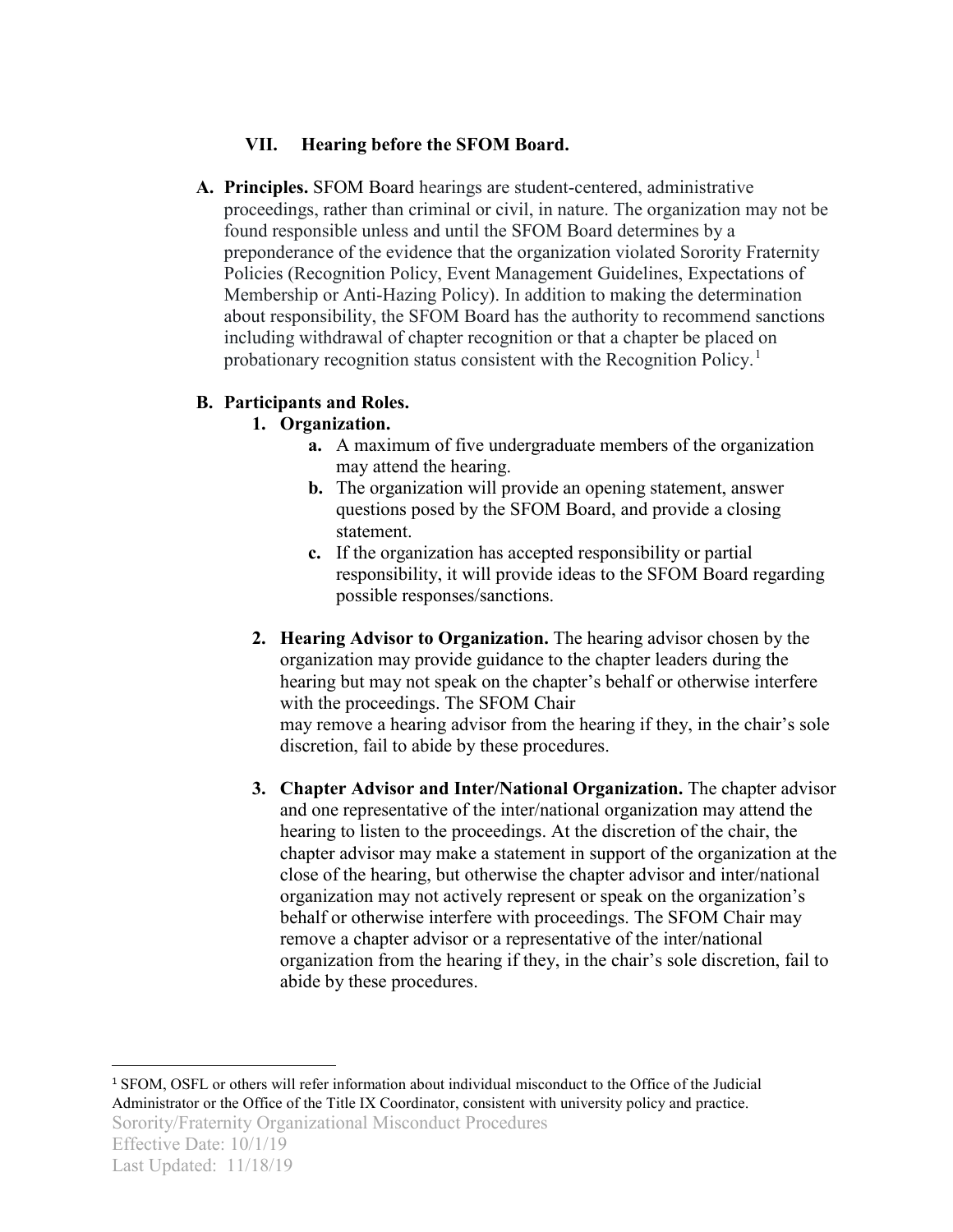- **4. Chair of SFOM.** The Assistant Vice President for Student and Campus Life will appoint the SFOM Chair. The chair will:
	- **a.** Facilitate the meeting;
	- **b.** Maintain decorum of the meeting, including removing any individual(s) causing disruption or otherwise interfering with proceedings;
	- **c.** Determine which questions for the investigator, submitted in advance by the organization as discussed above, are appropriate, based on relevance and fairness;
	- **d.** Convene board members to continue deliberations after the conclusion of the hearing;
	- **e.** Write the determination of the board and a rationale.

# **5. SFOM Board.**

- **a. Membership.** A three-person panel consisting of one student and two administrators will serve as the SFOM Board. The panel will be selected by the AVP for SCL through an appropriate process established by the university.
- **b. Qualifications.** Each member of the board must have received training coordinated by the AVP for SCL. No one who served as an investigator for the current matter or who the chair has determined has a conflict of interest may serve as a board member.
- **C. Agenda.** The typical agenda, which may be modified in the sole discretion of the chair, will be:
	- **1.** Introductions.
	- **2.** Review of the process by chair.
	- **3.** Recitation by the chair of the allegation(s) as stated in the notice.

**4.** Investigation summary presented by investigator. Questions to investigator and organization by chair and SFOM Board members (including any they wish to pursue that were submitted in advance by the organization).

**5.** Concluding statements by the organization.

**6.** In the discretion of the chair, supporting statements (not arguments) by organization's chapter advisor (but not the hearing advisor and not the inter/national representative).

- **7.** Adjournment of hearing.
- **8**. Deliberations in closed session by board and chair.
- **D. Determination.** The SFOM Board will make its determination whether the organization violated the Expectations for Membership, the Recognition Policy for Sororities and Fraternities, the Fraternity and Sorority Event Management Guidelines, or the Anti-Hazing Policy based on the investigative report, the organization's response and the information presented at the hearing itself.
	- **a. Recommendation regarding responsibility.** The SFOM Board will recommend whether the organization is responsible by a majority vote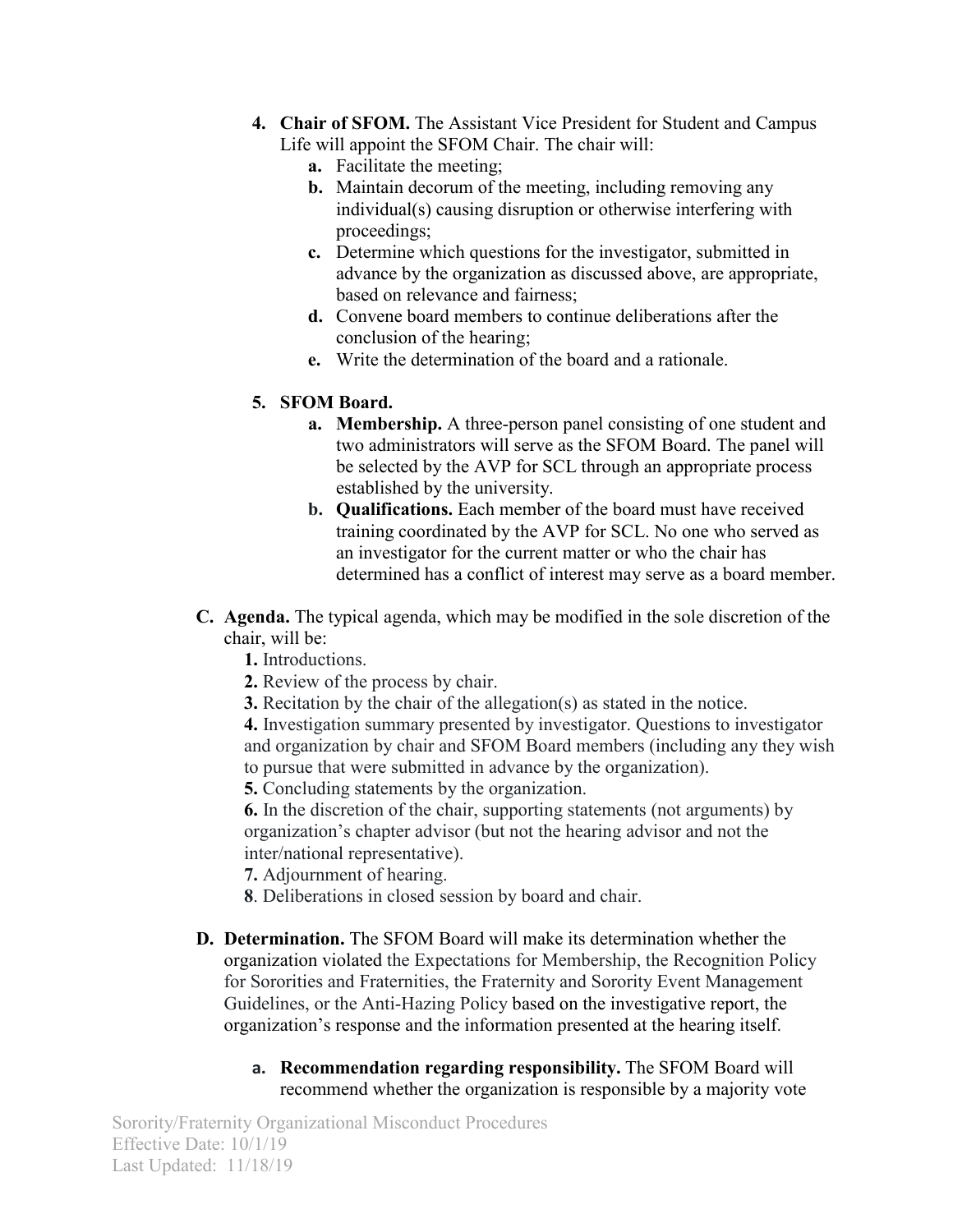using a preponderance of the evidence standard. This means that to find the organization responsible for any prohibited conduct, a majority of the SFOM Board must be satisfied that it is more likely than not that the organization committed the misconduct alleged in the notice. If a majority of the SFOM Board is not satisfied that that there is enough evidence to support finding the organization responsible for the misconduct alleged in the notice, it will dismiss the case. If the SFOM Board finds that the organization is responsible for misconduct alleged in the notice, it will consider appropriate sanctions and remedies.

- **b. Recommendation regarding sanctions.** If the board recommends the organization is responsible for a policy violation, it will then make a recommendation regarding sanctions. In doing so, it will consider the chapter's history of misconduct, including the current allegations and any mitigation statement, the overall health of the organization, and the organization's ability to comply with Cornell University and fraternity and sorority policies. Sanctions may include, but are not limited to, one or any combination of the following:
	- i. **Withdrawal of Recognition.** Substantiated acts of hazing will result in a chapter's suspension and loss of recognition. The withdrawal of recognition is permanent. The SFOM Board may recommend the organization be permitted to petition to return after a stated period of time. A minimum of a three-year withdrawal of recognition will be applied for those cases that include coerced alcohol or other drug consumption, sexual and related misconduct or other forms of violence or mental abusive behavior that poses a threat to health and safety.
	- ii. **Deferred Withdrawal of Recognition.** Deferred withdrawal of recognition or suspension may be appropriate in certain cases of substantiated acts of hazing. Withdrawal of recognition is deferred for a specified period of time during which the organization will be placed on probationary recognition (if not already on that status) and required to complete educational and/or remedial sanctions during that period. Failure to comply with the terms of the probationary recognition or to complete any of the educational/developmental sanctions by specified deadlines will result in the immediate, automatic withdrawal of recognition for a specified period of time.
	- **iii. Change status to Probationary Recognition.** Probationary recognition may include the temporary withdrawal of any or all of the benefits of full recognition (as described in the Recognition Policy) or the application of such other specific sanctions or limitations as may be deemed appropriate (including, but not limited to, those listed below).
	- **iv. Educational/Remedial.** The board may design sanctions that are specific to an individual case when it determines that educational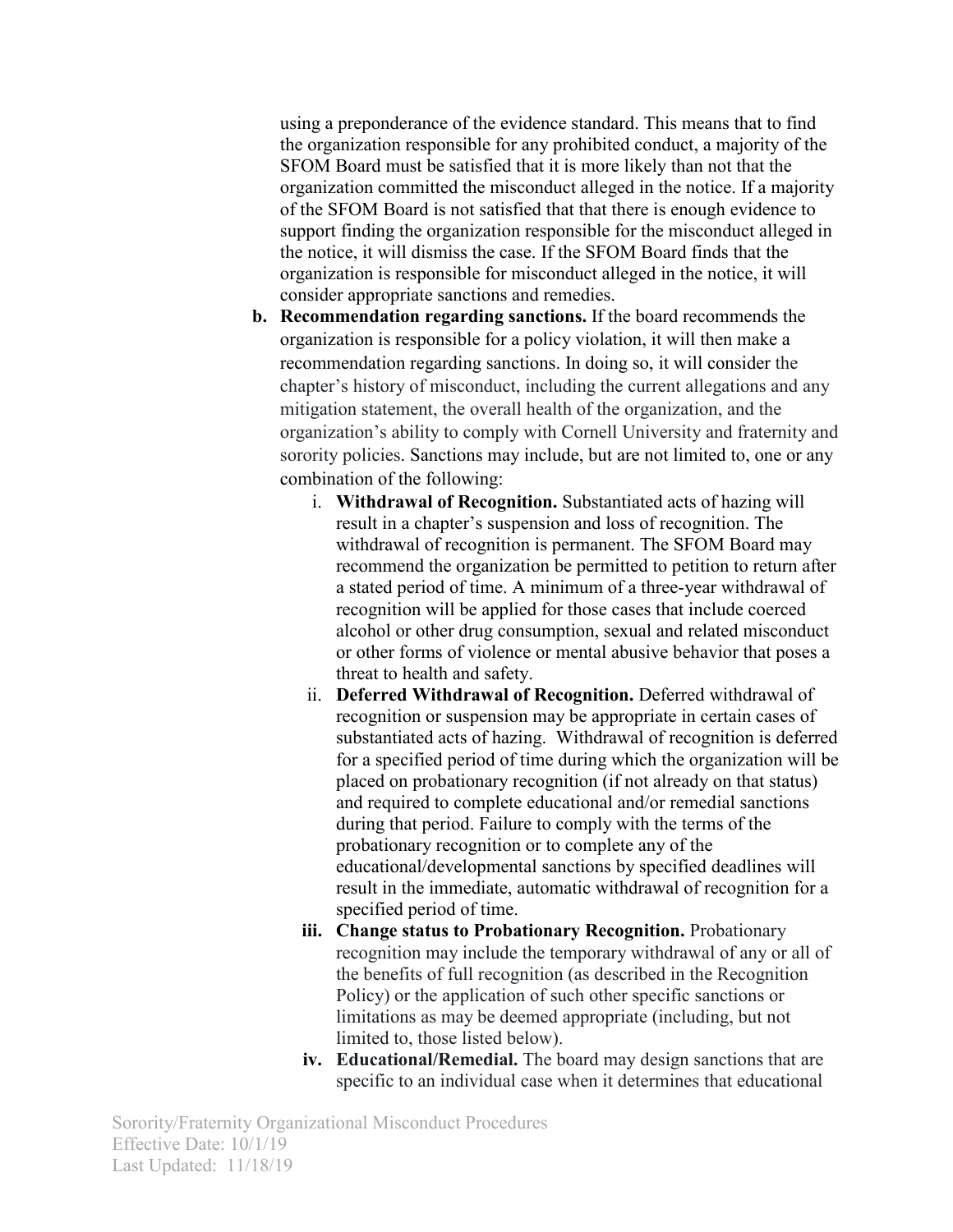or remedial value may result and the interests of the University community are maintained. Such sanctions should include due dates.

- **v. Warning.** In instances of less serious deviations from the University norms of conduct, the organization may be formally warned of the possible consequences of continuing such behavior. A "Warning" will remain active in an organization's disciplinary file for one calendar year.
- vi. **Social Probation**. This status is applied as a result of a breach of specific social regulations. Its primary effect is to suspend a privilege related to the nature of the offense and/or restrict access to specific campus facilities or programs for a minimum of four (4) weeks.
- **vii. Disciplinary Reprimand.** This action is a formal admonition on behalf of the fraternity and sorority community and is intended to clearly document in an organization's disciplinary file that its behavior has been deemed unacceptable.

### **E. Post-hearing process.**

- a. The Chair will convey the SFOM Board's written recommendation to the Dean of Students (DOS) (or their designee). The DOS will review the determination and recommendations of the board and accept, modify or reject them. The DOS's decision will be written.
- b. The investigator will distribute the written determination and recommendations of the SFOM Board and the DOS's written decision to the organization, hearing advisor (if any), chapter advisor and inter/national organization within 15 business days of the SFOM Hearing.
- **c.** The DOS's decision is effective as of the date of the written decision, unless otherwise specified.

### **VIII. Appeal.**

**A. Right to appeal.** The organization may appeal all or part of a decision of the DOS.

**B. Timing.** A statement of appeal must be submitted to SFOM no later than 10 business days after receipt of the written decision.

**C. Basis.** Deference shall be afforded to the SFOM Board and DOS, and harmless errors will be ignored. Appeals may be based on any of the following grounds:

**1.** New evidence not reasonably available at the time of the original investigation or hearing, the absence of which can be shown to have produced a fundamentally unfair result;

**2.** Procedural error that can be shown to have produced a fundamentally unfair result;